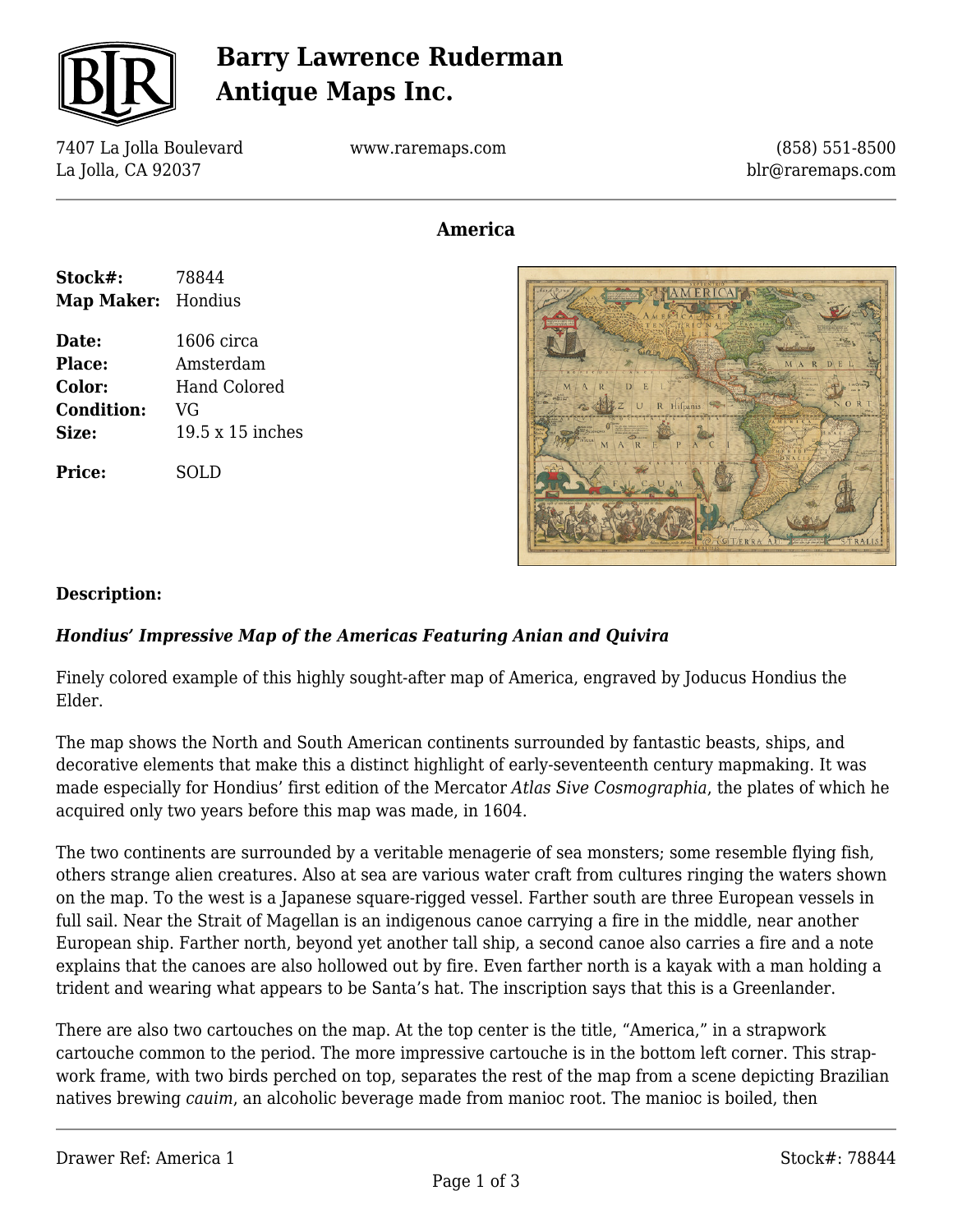

# **Barry Lawrence Ruderman Antique Maps Inc.**

7407 La Jolla Boulevard La Jolla, CA 92037

www.raremaps.com

(858) 551-8500 blr@raremaps.com

## **America**

women—here it says virgins—chew the root because enzymes in the saliva will help the mixture to convert from starch to fermentable sugars. The mixture is then boiled again and left to ferment in pots. The pictures should be read from right to left, as women made the drink and men consumed it. This and other scenes, including the indigenous boats, derive from the collections of Theodor DeBry, whom Hondius knew personally.

#### **Geographic details**

There is a wealth of cartographic detail included on this map, which was supposed to be the definitive map of the continent when it was first published. The map shows a more accurate west coast of South America than its Mercator predecessor. Hondius considerably narrows the continent as well. Several large lakes feature in the interior. The largest is a long, thin horizontal lake in Guiana, a reference to Lake Parime, which is associated with the voyages of Sir Walter Raleigh and was sought by many Europeans. Hondius knew Raleigh when he lived in London in the late sixteenth century and still benefited from knowledge he gained there in later maps.

To the south, the Strait of Magellan separates South America from a huge southern continent which extends east as well as west, snaking behind the cartouche. This was a common conjecture at the time, as the 1615-1617 circumnavigation by Willem Schouten and Jacob Le Maire had not yet shown Tierra del Fuego to be an island.

Farther west, various islands dot the Pacific, or South Sea, including Tuberones (Shark Island) and S. Petro (St. Peter's Island), which Magellan had called the Unfortunate Islands. New Guinea just peeks out of the left frame of the map.

Unlike its counterpart, North America retains its wide projection, especially to the north. The east coast includes a bizarre projection of Virginia—it is shown as a blockish peninsula stretching far east into the Atlantic Ocean. To the northwest, the coastline extends nearly due west, split from Asia only by the muchhyped Strait of Anian.

Anian derives from Ania, a Chinese province on a large gulf mentioned in Marco Polo's travels (ch. 5, book 3). The gulf Polo described was actually the Gulf of Tonkin, but the province's description was transposed from Vietnam to the northwest coast of North America. The first map to do so was Giacomo Gastaldi's world map of 1562, followed by Zaltieri and Mercator in 1567. The Strait then became shorthand for a passage to China, i.e. a Northwest Passage. It appeared on maps until the mid-eighteenth century.

Another significant cartographic construct of the early modern period is also shown on this map. Hondius includes "*Quivira Regnum*" near "*Anian Regn*." Quivira refers to the Seven Cities of Gold sought by the